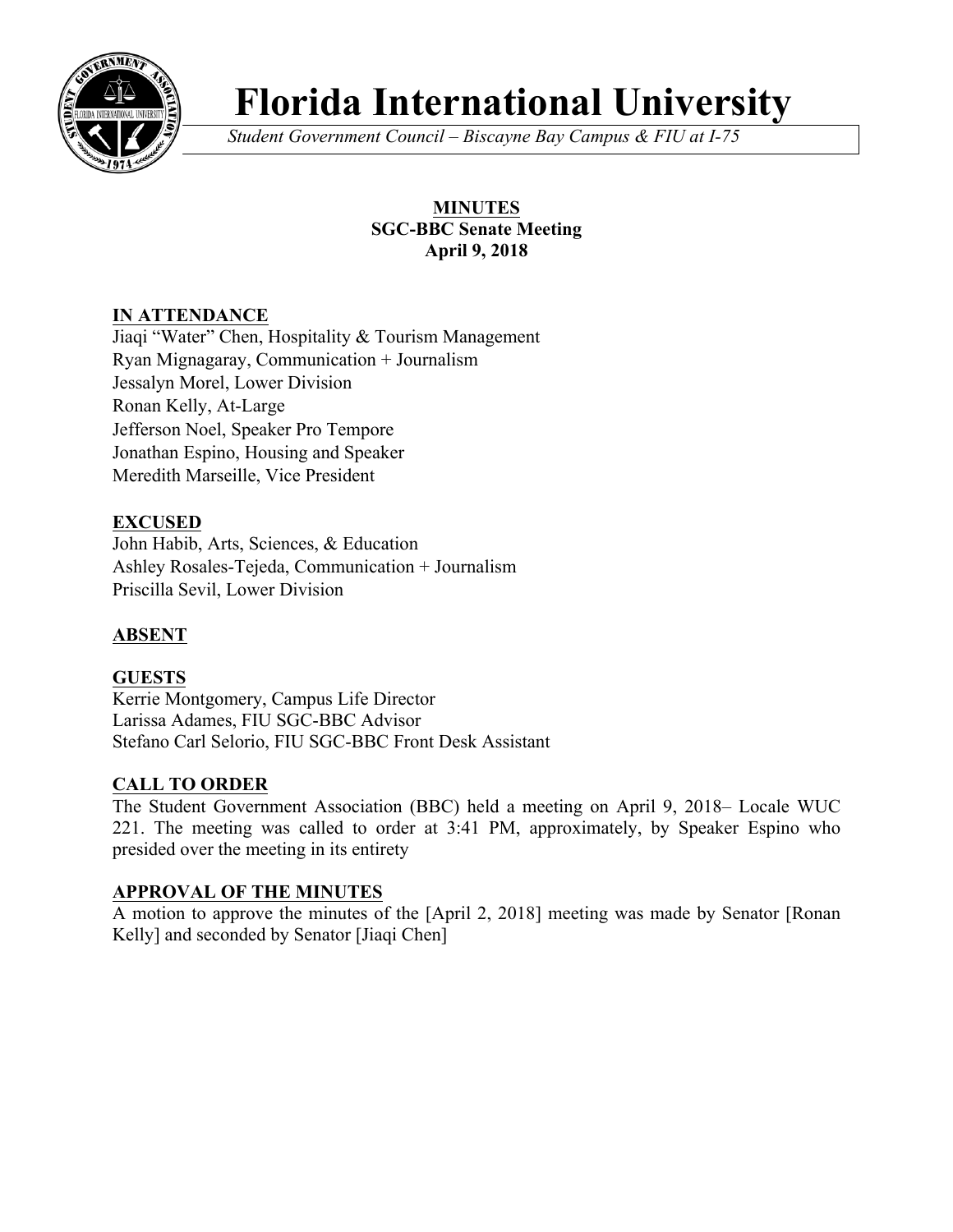#### **SPEAKER OF SENATE REPORT**

Speaker Jonathan Espino stated the following,

I. Resolutions will be presented today.

## **VICE PRESIDENT REPORT**

Vice President Meredith Marseille stated the following,

- I. Bayview Council Candidates
	- A. April 16, 2018 Elections
	- B. April 17, 2018 Elections Announcements
- II. Bayview Forum

A. April 18, 2018 - 1PM - 3PM

- III. Math Lab
	- A. Collaborating with Pablo Ortiz on the location and specific details of the room.

#### **SPEAKER PRO TEMPORE REPORT**

Speaker Pro Tempore Jefferson Noel stated the following,

- I. Future Leaders Solving Current Problems
	- A. The conference date has been postponed.
- II. Graduate Professional Committee
	- A. Events for Graduate students
	- B. Working on the marketing for upcoming semester

#### **FINANCE CHAIR REPORT**

Senator Ronan Kelly stated the following,

I. Working on the Bill to decrease the number of members in the Finance Committee from 6 to 5 members.

#### **RLJ CHAIR REPORT**

Senator Jessalyn Morel stated the following,

I. Collaborated with Speaker Jonathan Espino about the previous resolutions

## **ADVISOR REPORT**

SGC-BBC Advisor Larissa Adames stated the following,

- I. Composite Pictures April 11, 2018
- II. Leadership Banquet April 18, 2018
- III. Student Employee Week

FIU BBC Campus Life Director Dr. Kerrie Montgomery stated the following,

- I. Joint Survey with Wolfe Center Administration
	- A. Students who fill up the survey will receive a free t-shirt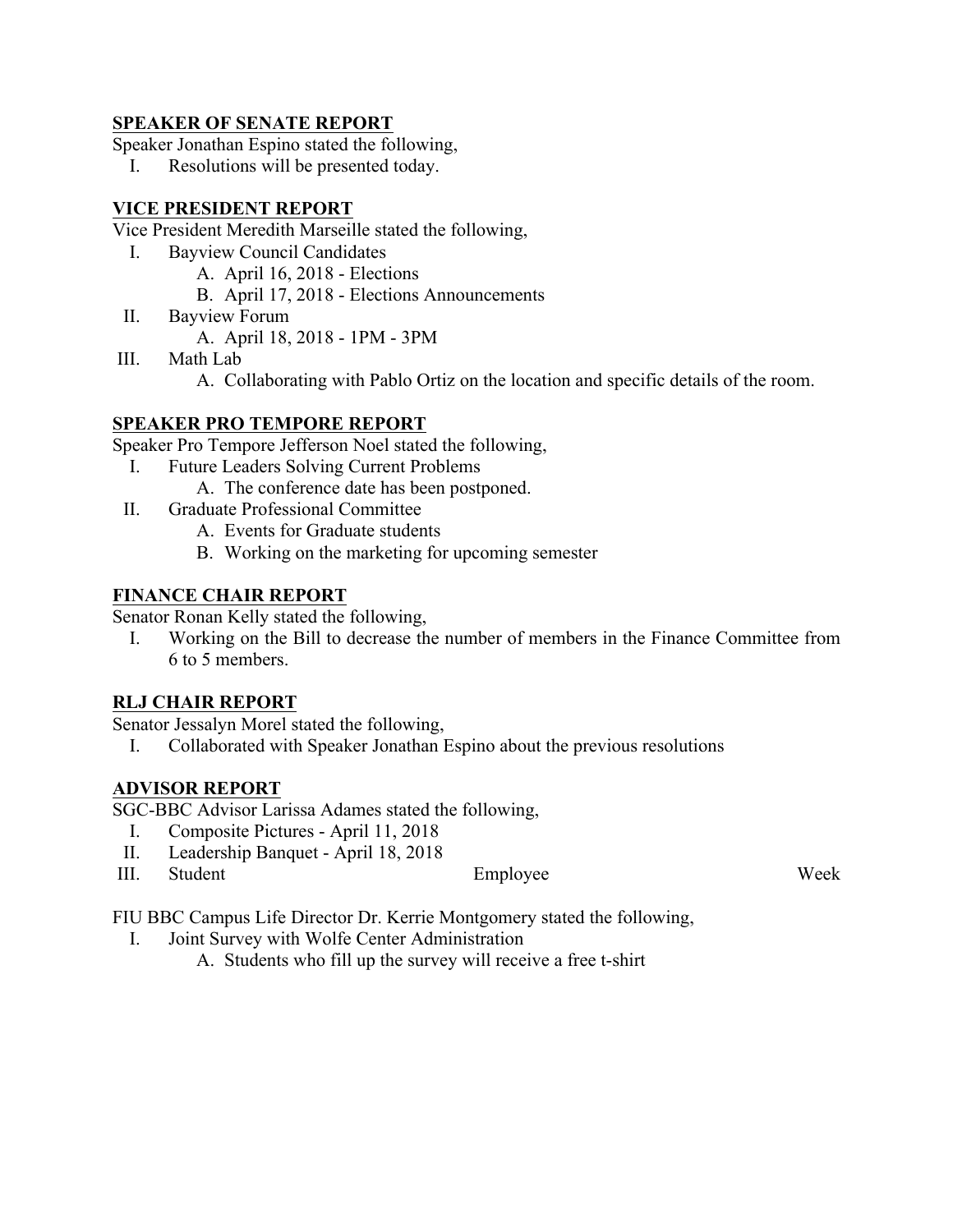#### **OLD BUSINESS**

- I. Approval of the April 2, 2018 minutes
	- A. Please refer to APPROVAL OF THE MINUTES
- II. Resolution 2018.0006 Parking and Transportation Forum 2nd Reading

A motion to change the language of Resolution 2018.0006 Parking and Transportation Forum was made by Senator Jefferson Noel and seconded by Senator Ronan Kelly.

A motion to approve Resolution 2018.0006 Parking and Transportation Forum was made by Senator Jefferson Noel and seconded by Senator Jessalyn Morel.

The motion passed unanimously.

- AYE Jiaqi "Water" Chen, Hospitality & Tourism Management
- AYE Ryan Mignagaray, Communication + Journalism
- AYE Jessalyn Morel, Lower Division
- AYE Ronan Kelly, At-Large
- AYE Jefferson Noel, Speaker Pro Tempore
- AYE Jonathan Espino, Housing and Speaker

#### **NEW BUSINESS**

- A. Resolution 2018.0007 PRAAC 1st Reading
	- a. Presented by Senator Ryan Mignagaray
	- b. Changes were made in the Google Doc version history
- B. Resolution 2018.0008 Class Expansion 1st Reading
	- a. Presented by Senator Ryan Mignagaray
	- b. Changes were made in the Google Doc version history